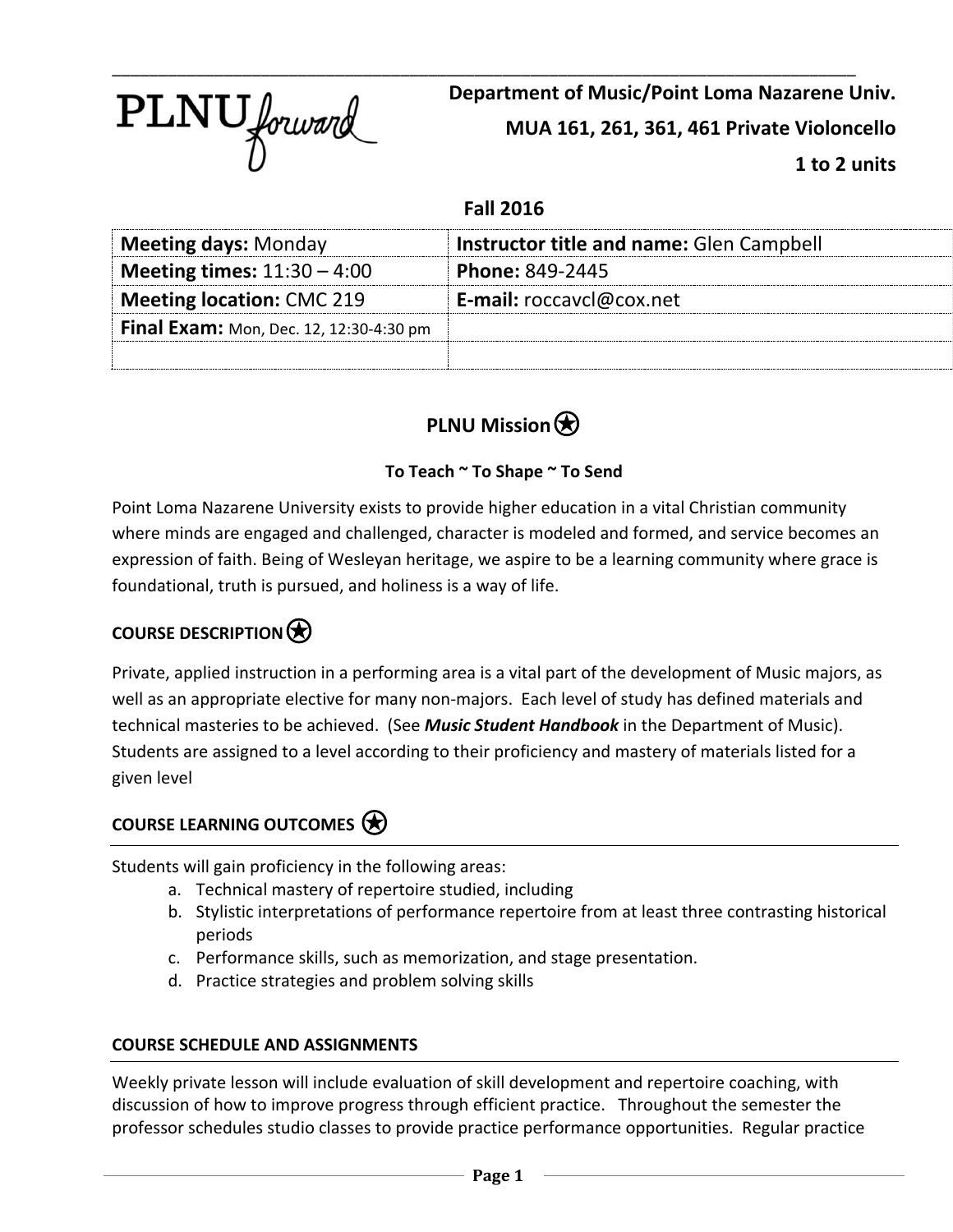outside of lessons is essential for successful completion of the class. It is assumed that students will develop a routine of significant daily practice at the violoncello as well as score study away from the instrument.

#### **REQUIRED TEXTS AND RECOMMENDED STUDY RESOURCES**

Music chosen from representative repertoire or other materials as needed for individual student musical and/or technical development.

#### **MUA 161**

Vivaldi, Sonatas for Cello Marcello, Sonata in e minor Bach, Suite No. 1 in G Major Squire, Tarantella Faure, Sicilienne Beethoven, 12 Variations on "See the Conquering Hero" Grutzmacher, Etude Caprice J. C. Bach, Concerto in c minor Schroeder, 170 Foundation Studies, Vol. 1 3 Octave Scales and Arpeggios in the key of repertoire being studied

#### **MUA 261**

Eccles, Sonata in g minor Saint Saens, Allegro Appassionata Faure, Elegy Popper, Gavotte MUA 261(cont.) Beethoven, Sonata No. 1 and 2 Beethoven, Variations on Mozart Themes Bach, Suite No. 2 in d minor Saint Saens, Concerto in a minor Haydn, Divertimento in D Major Popper, Studies, Op. 76 Mark Yampolsky, Scales and Arpeggios

#### **MUA 361**

Sammartini, Sonata in G Major Couperin, Piece en Concert Beethoven, Sonata No. 3 in A Major Bach, Suite No. 3 in C Major Brahms, Sonata No. 1 in e minor Schumann, Adagio and Allegro Mendelssohn, Song Without Words Van Goens, Scherzo Haydn, Concerto No. 1 in C Major Popper, High School of Cello Studies, op. 40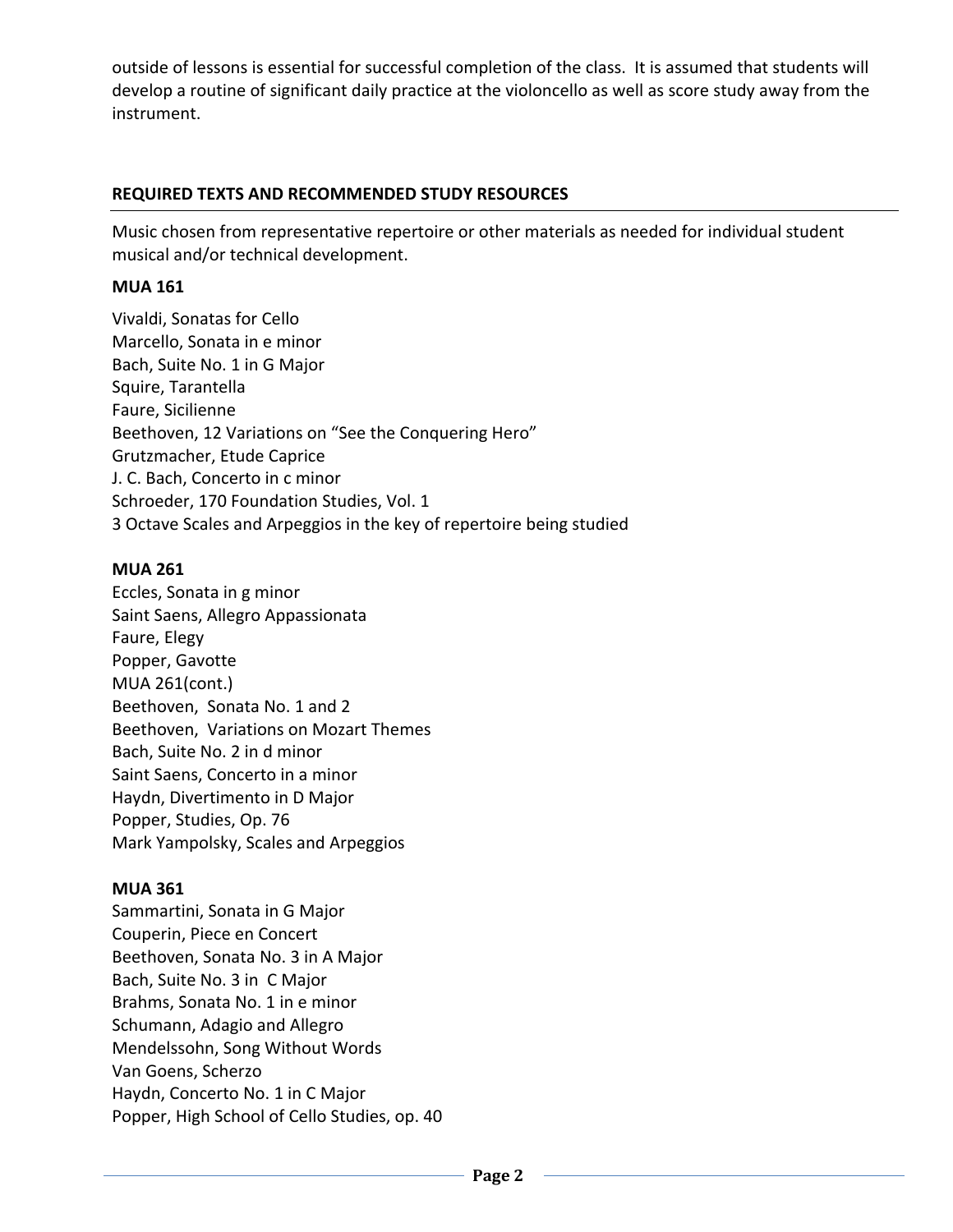#### **MUA 461**

Boccherini, Sonata in A Major Beethoven, Sonata No. 4 and 5 Bach, Suite No. 4 Bach, Sonatas for Viola da Gamba Mendelssohn, Sonata in D Major Hindemith, Sonata, Op. 25, No. 3 Boccherini, Concerto in B Flat Major Lalo, Concerto in d minor Popper, High School of Cello Studies, op. 40 Duport, 21 Etudes

### ASSESSMENT AND GRADING<sup>(\*)</sup>

- 1. Students will be evaluated by the following criteria:
	- a. Learn at least three repertoire selections from contrasting historical periods appropriate to the student's placement level.
	- b. Learn technical patterns, such as major and minor scales or arpeggios, as correspond to the technical expectations for the student's placement level.
	- c. Perform at least one selection on music department student recital each semester
	- d. Perform a jury exam before the music department string faculty including two repertoire selections and the required technical regimen during final exam week.

#### **INCOMPLETES AND LATE ASSIGNMENTS**

All assignments are to be submitted/turned in by the beginning of the class session when they are due—including assignments posted in Canvas. Incompletes will only be assigned in extremely unusual circumstances.

# **FINAL EXAMINATION POLICY**

Successful completion of this class requires taking the final examination **on its scheduled day**. The final examination schedule is posted on the [Class Schedules](http://www.pointloma.edu/experience/academics/class-schedules) site. No requests for early examinations or alternative days will be approved.

NOTE: The following policies are to be used without changes:

## **PLNU COPYRIGHT POLICY**

Point Loma Nazarene University, as a non-profit educational institution, is entitled by law to use materials protected by the US Copyright Act for classroom education. Any use of those materials outside the class may violate the law.